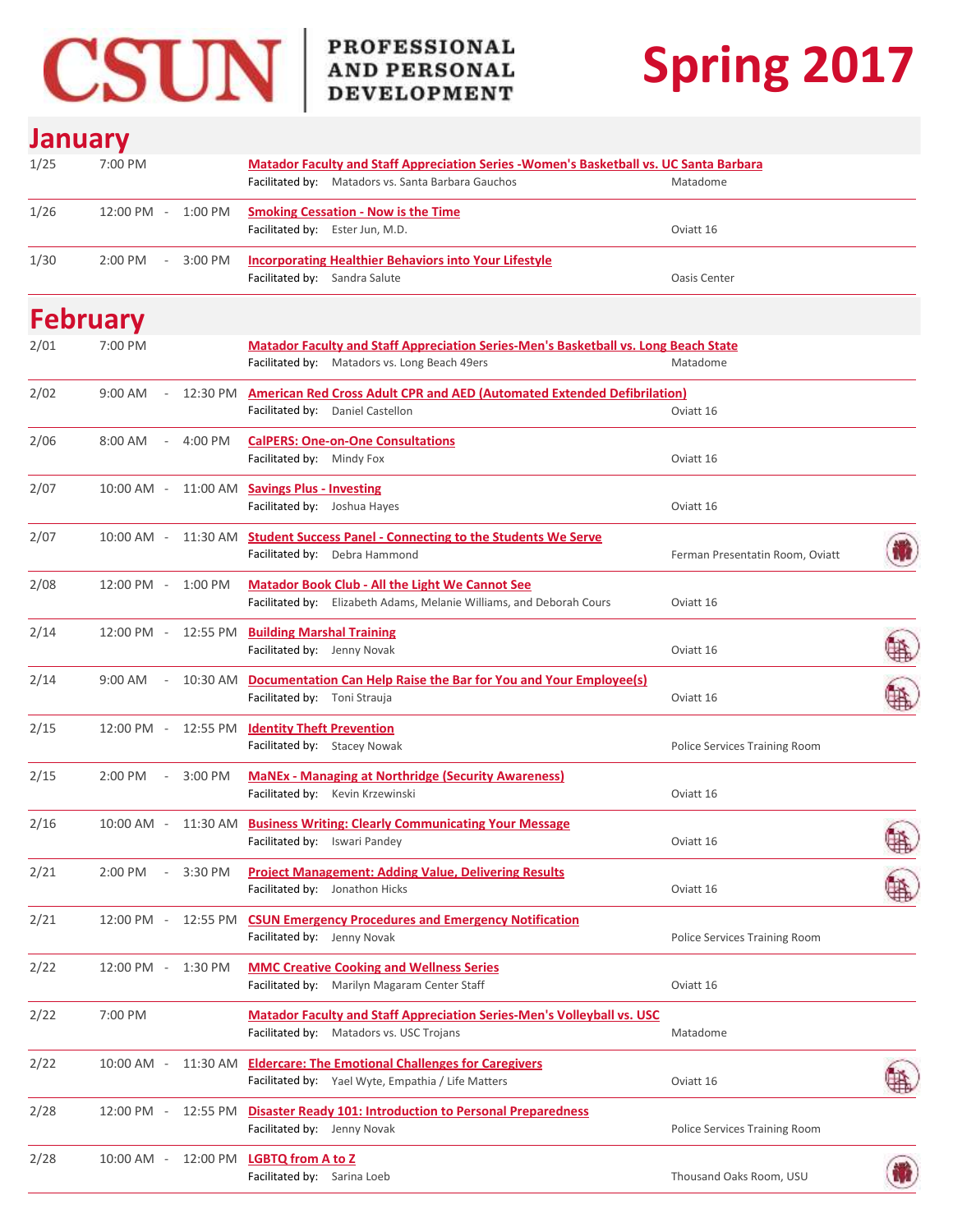## **March**

| 3/01 | 9:00 AM           | $\overline{\phantom{a}}$ |                     | 10:30 AM The Buck Stops Here: Cash Handling Training<br>Facilitated by: May Ligh & Steve Woods                                                  | <b>Extended University Commons,</b><br>EU 130 |  |
|------|-------------------|--------------------------|---------------------|-------------------------------------------------------------------------------------------------------------------------------------------------|-----------------------------------------------|--|
| 3/01 | $10:00$ AM $-$    |                          |                     | 11:00 AM International Travel 101<br>Facilitated by: Cyndi Paull, Marlene Gale, & Cynthia De La Fuente                                          | Ferman Presentatin Room, Oviatt               |  |
| 3/01 | 2:00 PM           |                          | 3:30 PM             | <b>Finding the Right Fit: How to Conduct an Effective Interview</b><br>Facilitated by: Mika Williamson                                          | Oviatt 16                                     |  |
| 3/02 | 9:00 AM           | $\overline{\phantom{a}}$ |                     | 11:00 AM Budgeting in Action<br>Facilitated by: Edith Winterhalter, Callie Juarez, and Cecille Avila-Robison                                    | Oviatt 16                                     |  |
| 3/06 | 12:00 PM -        |                          | $1:00$ PM           | <b>StressLESS: A Guide to Stress and Sleep Management</b><br>Facilitated by: Amy Rosenblatt & Susan Krikorian                                   | Oviatt 16                                     |  |
| 3/06 | $10:00$ AM $-$    |                          |                     | 11:00 AM An Empowering Approach: Understanding and Responding to Campus Sexual Violence<br>Facilitated by: Susan Hua & Katie LaRue              | Oviatt 16                                     |  |
| 3/07 | $12:00$ PM $-$    |                          | 12:55 PM            | <b>Fire: Safety in the Home and Wildfire Perparedness</b><br>Facilitated by: Jenny Novak                                                        | Police Services Training Room                 |  |
| 3/07 | $9:00 \text{ AM}$ |                          | 11:00 AM            | When Coaching and Counseling are Not Enough: Taking Corrective Action & Improving Performance<br>Facilitated by: Toni Strauja                   | Oviatt 16                                     |  |
| 3/08 | 10:00 AM -        |                          |                     | 11:30 AM Next Generation Collaboration for Breakthrough Impact<br>Facilitated by: Raji A Rhys & Kristina de la Vega                             | Ferman Presentatin Room, Oviatt               |  |
| 3/08 | 12:00 PM -        |                          | $1:00$ PM           | <b>Matador Book Club: Where Am I Wearing?</b><br>Facilitated by: Elizabeth Adams, Melanie Williams, and Deborah Cours                           | Oviatt 16                                     |  |
| 3/09 | 2:00 PM           | $\overline{\phantom{a}}$ | 3:00 PM             | An Inside Perspective to Financial Planning for Retirement: Exploring Investments & Other Savings<br>Facilitated by: Kristine Beck & Inga Chira | Oviatt 16                                     |  |
| 3/09 |                   |                          | 12:00 PM - 12:55 PM | <b>Cyber Safety</b><br>Facilitated by: Stacey Nowak                                                                                             | Police Services Training Room                 |  |
| 3/10 | 12:00 PM -        |                          | 1:00 PM             | <b>Planting an Organic Vegetable Garden in 5 Easy Steps</b><br>Facilitated by: Mario Giraldo                                                    | Campus Organic Garden                         |  |
| 3/10 | 2:00 PM           | $\sim$                   | 4:00 PM             | <b>Fidelity 403B Help Desk</b><br>Facilitated by: Christel Whittier                                                                             | Oviatt 16                                     |  |
| 3/10 | 12:00 PM -        |                          | 1:30 PM             | <b>Fidelity 403B Workshop</b><br>Facilitated by: Christel Whittier                                                                              | Oviatt 16                                     |  |
| 3/13 | 10:00 AM -        |                          | 12:00 PM            | <b>CalPERS Seminar - Planning for Your Retirement</b><br>Facilitated by: Mindy Fox                                                              | Oviatt 16                                     |  |
| 3/14 | 9:30 AM           | $\overline{\phantom{a}}$ | 4:00 PM             | <b>Water Day</b><br>Facilitated by: Institute for Sustainabilty                                                                                 | Northridge Center                             |  |
| 3/14 | 1:00 PM           |                          | 3:00 PM             | <b>Managing Conflict in the Work Environment - Supervisors &amp; MPPs</b><br>Facilitated by: Whitney Scott                                      | Oviatt 16                                     |  |
| 3/15 | 10:00 AM -        |                          | 11:30 AM            | <b>Student Success: Preparing Your Teen for Life After High School</b><br>Facilitated by: Dwayne Cantrell                                       | Ferman Presentation Room,<br>Oviatt           |  |
| 3/16 | 12:00 PM -        |                          | 12:55 PM            | <b>Tsunami Awareness for Southern California Residents</b><br>Facilitated by: Jenny Novak                                                       | Police Services Training Room                 |  |
| 3/21 | 12:00 PM -        |                          | 12:55 PM            | <b>Living in Earthquake Country: Preparing for the Big One</b><br>Facilitated by: Jenny Novak                                                   | Police Services Training Room                 |  |
| 3/23 | 11:00 AM          |                          |                     | <b>Matador Faculty and Staff Appreciation Series-Beach Volleyball vs. Pepperdine</b><br>Facilitated by: Matadors vs. Pepperdine Waves           | Beach Volleyball Facility                     |  |
| 3/28 | 12:00 PM -        |                          |                     | 12:55 PM Emergency Kit Essentials<br>Facilitated by: Jenny Novak                                                                                | Police Services Training Room                 |  |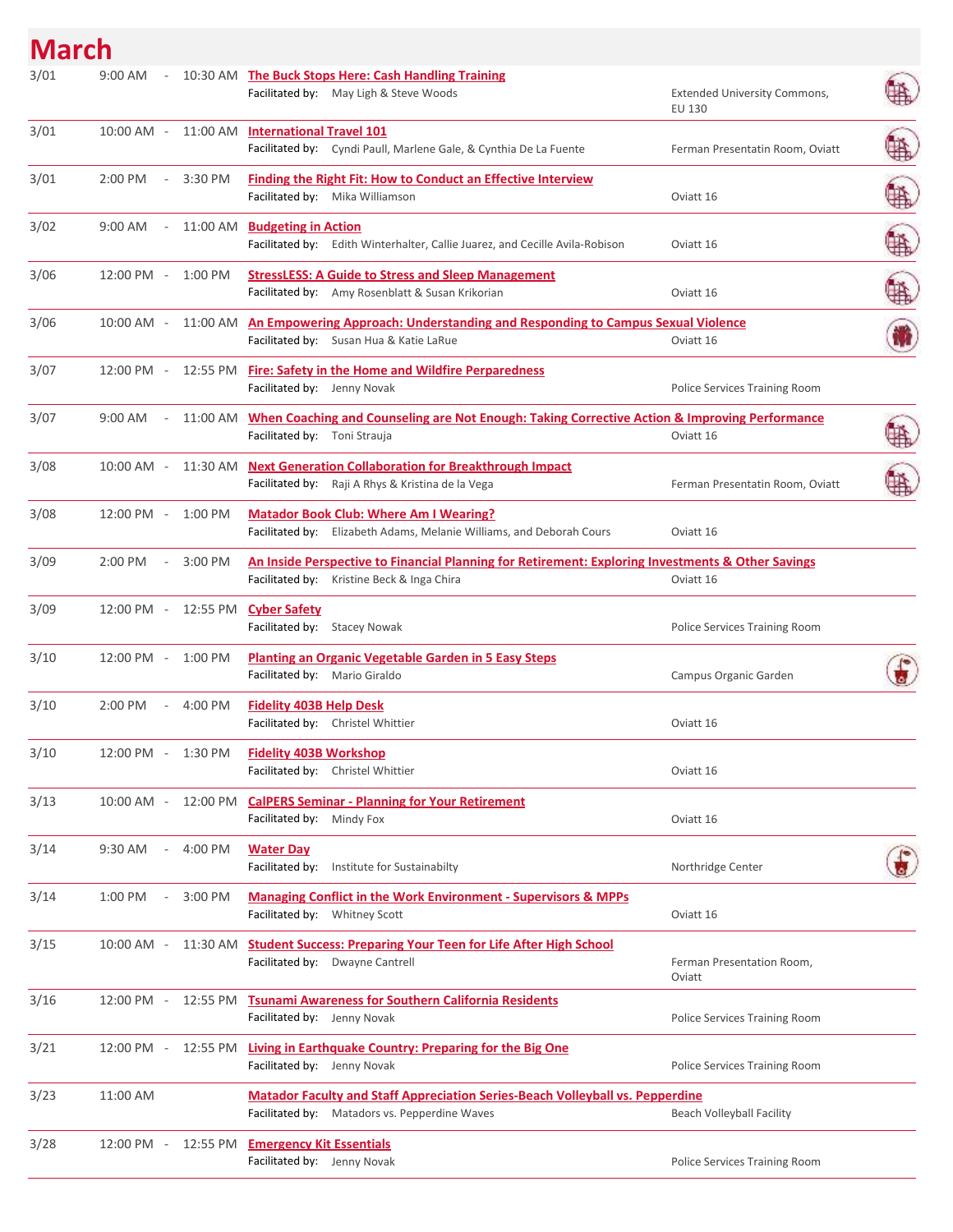| 3/28  | 12:00 PM -         |                          | 1:00 PM   | Learning Can Be Fun and Almost Free: The CSU Fee Waiver & Reduction Program Benefit<br>Facilitated by: Nikki Valadez, Nick Alexander, Belinda Oborn, and Phyllis Delgado Oviatt 16 |                               |  |
|-------|--------------------|--------------------------|-----------|------------------------------------------------------------------------------------------------------------------------------------------------------------------------------------|-------------------------------|--|
| 3/29  | 12:00 PM - 1:30 PM |                          |           | <b>MMC Creative Cooking and Wellness Series</b><br>Facilitated by: Marilyn Magaram Center Staff                                                                                    | Oviatt 16                     |  |
| 3/29  | $9:00$ AM          | $\overline{\phantom{a}}$ |           | 10:30 AM Respect in the Workplace<br>Facilitated by: Empathia / Life Matters                                                                                                       | Oviatt 16                     |  |
| 3/30  | 12:00 PM -         |                          |           | 12:55 PM Creating Family Emergency Plans<br>Facilitated by: Jenny Novak                                                                                                            | Police Services Training Room |  |
| 3/30  | 12:00 PM -         |                          | 1:00 PM   | <b>Smoking Cessation - Now is the Time</b><br>Facilitated by: Ester Jun, M.D.                                                                                                      | Oviatt 16                     |  |
| April |                    |                          |           |                                                                                                                                                                                    |                               |  |
| 4/04  | 3:00 PM            |                          |           | <b>Matador Faculty and Staff Appreciation Series-Men's Baseball vs. Pepperdine</b><br>Facilitated by: Matadors vs. Pepperdine Waves                                                | Matador Field                 |  |
| 4/04  | 2:00 PM            |                          | 3:30 PM   | <b>Understanding and Playing a Role in CSUN's Student Success Initiatives</b><br>Facilitated by: Kristy Michaud & Elizabeth Adams                                                  | Oviatt 16                     |  |
| 4/04  | 12:00 PM -         |                          | $1:00$ PM | You Can't Take It with You: Estate Planning - What Happens to Your Real Estate<br>Facilitated by: Tom Christopher & June Penrod                                                    | Oviat 16                      |  |
| 4/05  | $2:00$ PM          |                          | 3:30 PM   | Post Award Workshop: Successfully Manage Your Grant and Comply with Rules & Regulations<br>Facilitated by: Georg Jahn                                                              | Oviatt 16                     |  |
| 4/05  | 9:00 AM            | $\overline{\phantom{a}}$ |           | 11:00 AM Improving Team Interactions: Exploring the Instinctive Drives Tool<br>Facilitated by: Toni Strauja                                                                        | Oviatt 16                     |  |
| 4/06  | $10:00$ AM $-$     |                          |           | 11:00 AM Communication Secrets for Success<br>Facilitated by: Bridget Sampson                                                                                                      | Oviatt 16                     |  |
| 4/10  | $8:00$ AM          | $\overline{\phantom{a}}$ | 4:00 PM   | <b>CalPERS: One-on-One Consultations</b><br>Facilitated by: Mindy Fox                                                                                                              | Oviatt 16                     |  |
| 4/11  | 10:00 AM -         |                          |           | 11:30 AM For Staff: Understanding How CSUN's Classification & Compensation System Works<br>Facilitated by: Mika Williamson & Lynn Marks                                            | Oviatt 16                     |  |
| 4/11  | 2:00 PM            | $\overline{\phantom{a}}$ | 3:00 PM   | <b>What's Trending in Nutrition for 2017?</b><br>Facilitated by: Ellen Bauersfeld                                                                                                  | Oviatt 16                     |  |
| 4/12  | 2:00 PM            |                          | 3:00 PM   | MaNEx   LEAN Process Management: Ways to Incorporate It into Your Area<br>Facilitated by: S. Jimmy Gandhi                                                                          | Oviatt 16                     |  |
| 4/12  | 12:00 PM -         |                          | 1:00 PM   | <b>Matador Book Club - However Long the Night</b><br>Facilitated by: Elizabeth Adams, Melanie Williams, and Deborah Cours                                                          | Oviatt 16                     |  |
| 4/12  | 5:30 PM            | $\overline{\phantom{a}}$ | 8:30 PM   | <b>Basics of Pepper Spray Defense</b><br>Facilitated by: Stacey Nowak                                                                                                              | Police Services Trainin Room  |  |
| 4/12  | 10:00 AM -         |                          |           | 11:00 AM Savings Plus - Nearing Retirement<br>Facilitated by: Joshua Hayes                                                                                                         | Oviatt 16                     |  |
| 4/13  | 2:00 PM            |                          | 3:00 PM   | <b>Understanding CSUN's Procurement Policy</b><br>Facilitated by: Deborah Flughum                                                                                                  | Oviatt 16                     |  |
| 4/13  | 12:00 PM -         |                          | 12:55 PM  | <b>Building Marshal Training</b><br>Facilitated by: Jenny Novak                                                                                                                    | Police Services Training Room |  |
| 4/18  | 2:00 PM            | $\overline{\phantom{a}}$ | 3:00 PM   | <b>Matador Country: Building Relationships with Our Valley Neighbors</b><br>Facilitated by: Rob Gunsalus                                                                           | Juniper Hall 4117             |  |
| 4/19  | 12:00 PM -         |                          | 1:30 PM   | <b>MMC Creative Cooking and Wellness Series</b><br>Facilitated by: Marilyn Magaram Center Staff                                                                                    | Oviatt 16                     |  |
| 4/19  | 10:00 AM -         |                          |           | 11:30 AM Supporting Employees with Disabilities: How Do You Respond to a Disability-Related Accommodation<br>Facilitated by: Susan Hua & Laurie Gold-Brubaker                      | Oviatt 16                     |  |
|       |                    |                          |           |                                                                                                                                                                                    |                               |  |